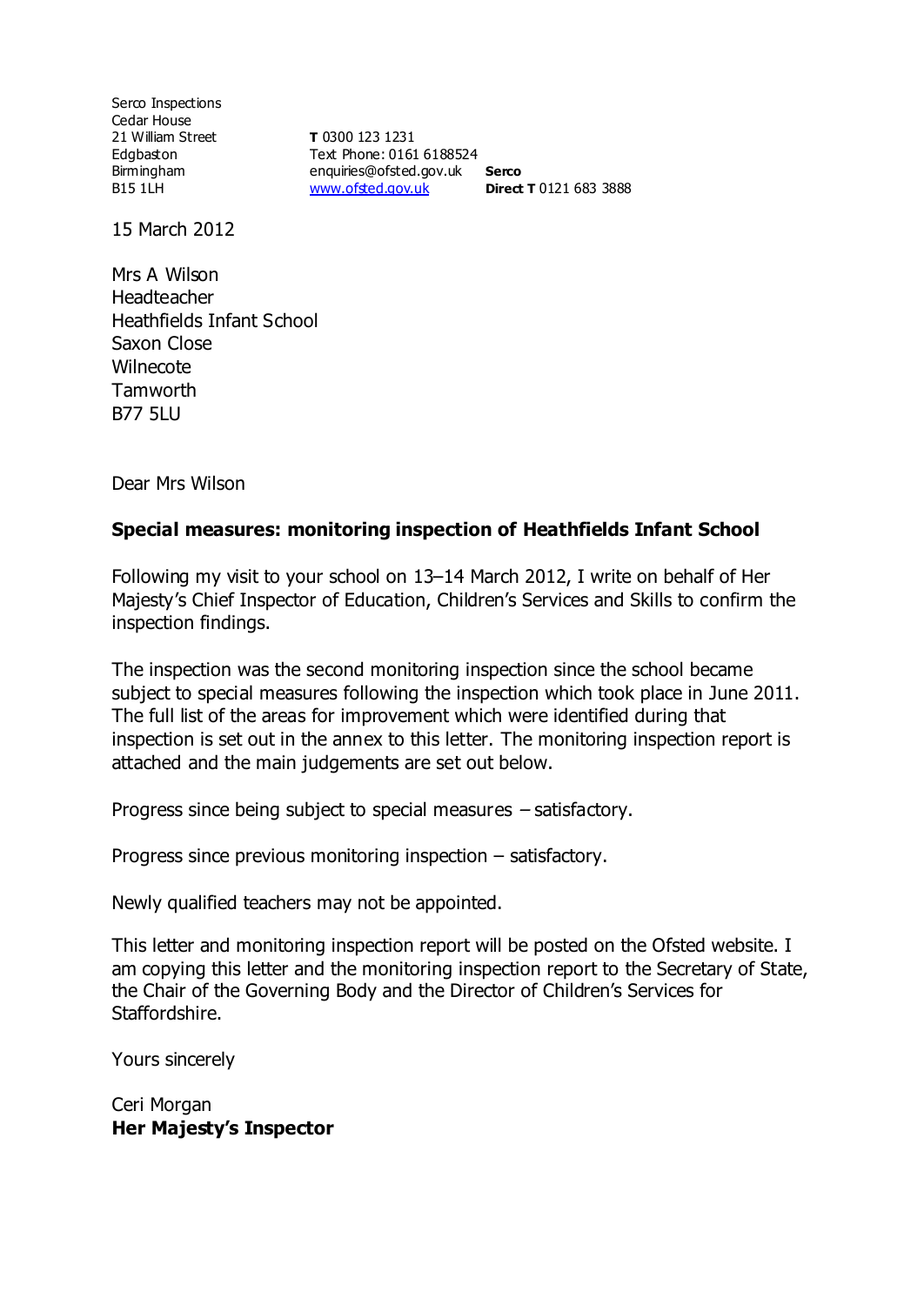# **Annex**

#### **The areas for improvement identified during the inspection which took place in June 2011**

- Improve the effectiveness of leadership and management in securing ambition and driving improvement by:
	- ensuring that senior leaders adopt a clear, united and consistent approach to all aspects of school improvement
	- developing the knowledge and skills of the governing body to enable closer scrutiny of the school's work, so that weaknesses and inconsistencies are resolved
	- developing the role of subject leaders in order to improve the quality of self-evaluation and extend opportunities to model good practice.
- Raise pupils' levels of attainment in reading and writing and accelerate the rate of their learning and progress by:
	- $\mu$  ensuring greater consistency and quality in the teaching of letters and sounds (phonics), reading (comprehension) and writing
	- improving pupils' attendance levels to at least the national average.
- Improve the quality of teaching so that it is consistently good or better in all classes by:
	- $-$  ensuring that teachers swiftly identify, within lessons, when pupils are ready for the next steps in their learning
	- $-$  ensuring teachers' marking and feedback clearly identifies the next steps pupils need to take in their learning in order to improve
	- sharing best practice to eliminate inconsistencies between classes in the pace of learning and the level of challenge provided to pupils.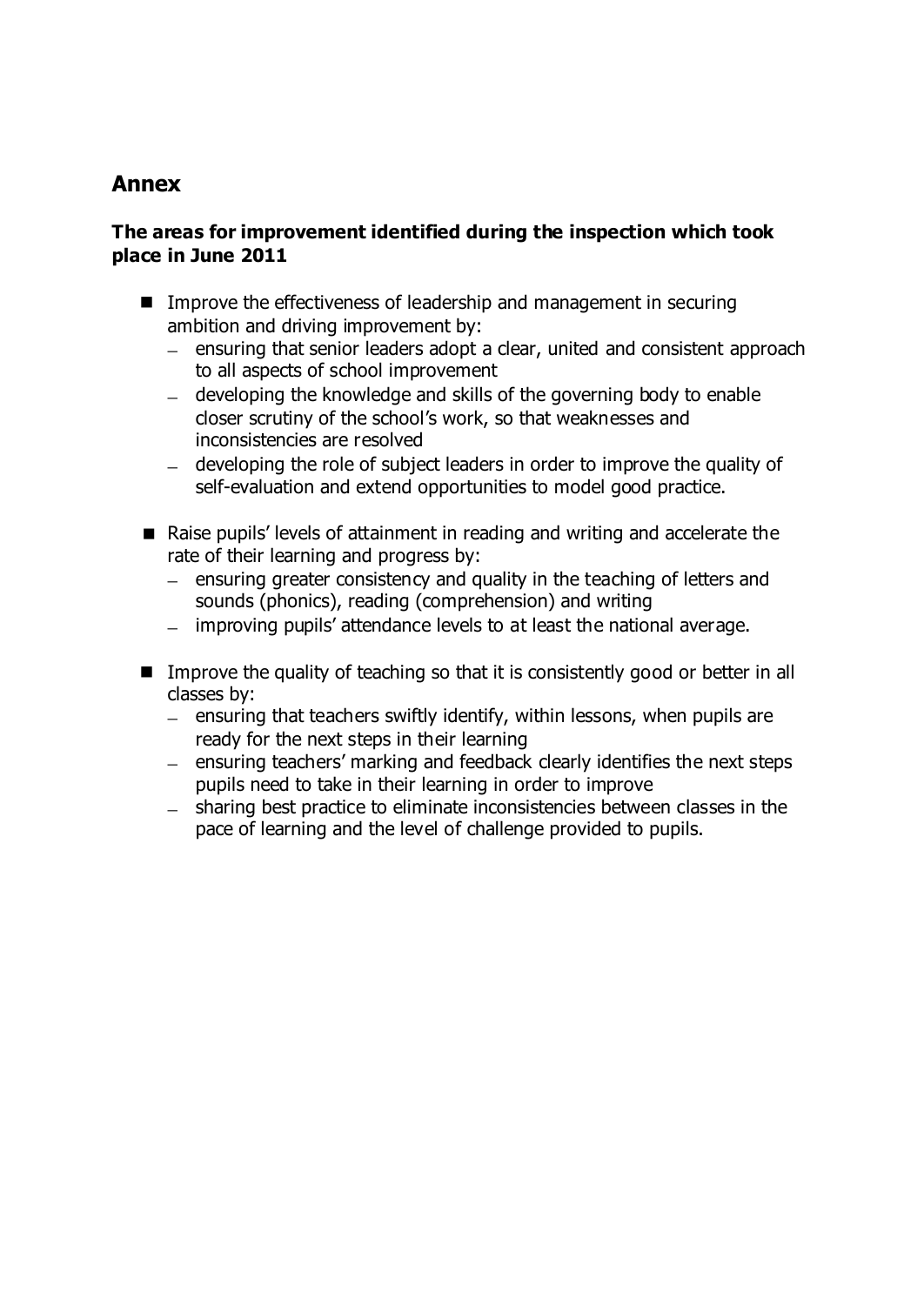# **Special measures: monitoring of Heathfields Infant School**

### **Report from the second monitoring inspection on 13–14 March 2012**

### **Evidence**

The inspector observed teaching in all classes and the school's work, scrutinised documents and held meetings with the headteacher and acting deputy headteacher, the Chair of the Governing Body, the consultant headteacher working with the school and representatives from the local authority. The inspector also conducted a review of pupils' work and spoke with children throughout the school to seek their views.

#### **Context**

Heathfield continues to be bedevilled by staffing changes, often unavoidable. The senior leadership team now consists of the headteacher and acting deputy headteacher but the remaining member, the special educational needs coordinator has recently resigned. There have been several other changes to teaching personnel and three out of the seven classes are currently being taught by temporary staff. There is more change to come as appointments are planned to secure permanent posts and as staff return from maternity leave in the near future. The Children's Centre on site is independent from the school and was not inspected. A local Leader in Education, a headteacher in a nearby school, continues to work alongside the leadership team at Heathfield to offer greater capacity until staffing settles.

#### **Achievement of pupils at the school**

Attainment remains low and achievement of pupils inadequate but both are improving rapidly, particularly in reading and mathematics but less so in writing. The progress made by pupils is improving cross the school but with some variation between classes and year groups. The variation reflects the quality of teaching in each class. Where teaching is stronger, almost all pupils make at least satisfactory progress and often good.

The school predicts that around 75% of pupils will reach the nationally expected levels in reading and mathematics but only 65% in writing by June 2012. This would meet national targets. The now accurate tracking and assessment arrangements provide confidence in these predictions. There are some gaps emerging, however, as the school improves. Boys underperform slightly compared to girls, progress in writing is less successful than in reading, speaking or listening skills, and core number work remains fragile. Few pupils reach the higher levels of attainment.

The fresh emphasis on teaching language skills through a careful phonics programme is proving to be a considerable success and, as a consequence, pupils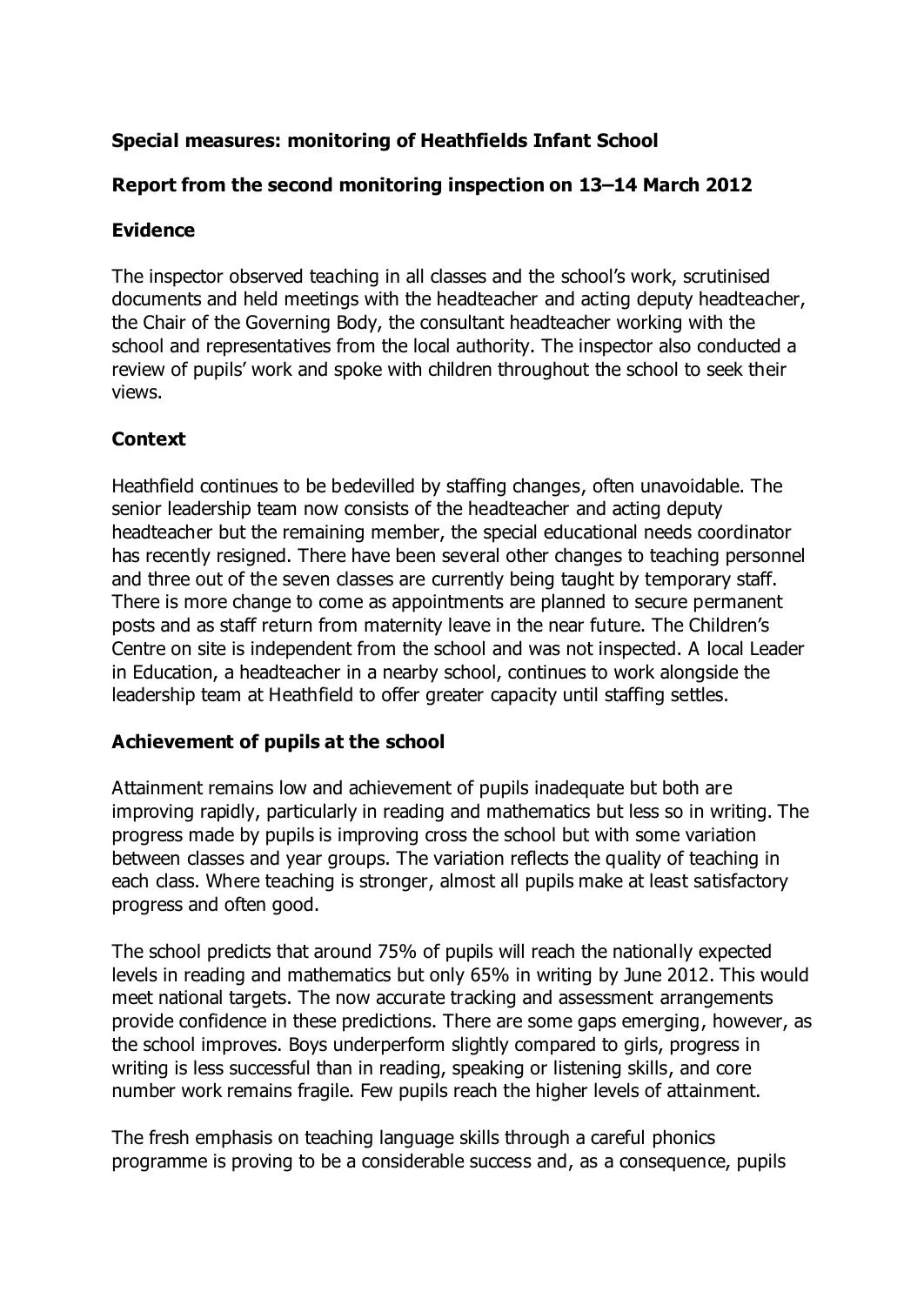can read aloud with confidence, attempt unusual spellings and successfully sound out words they do not recognise when reading new texts. Due to the limited data available, it is unclear how well disabled pupils and those with special educational needs do compared to their peers. Pupils now use a richer vocabulary, and a focus on developing spoken language skills is paying dividends. This is helping to improve standards of reading, which is itself aided by some imaginative use of physical actions to support the text. For example, pupils loved acting out the story of *Speckle* the Spider whilst spinning a story about what he might do next.

There is now a satisfactory use of full sentences by older pupils when writing. Letter formation by younger pupils is improving due to careful attention to presentation which is helping with both clarity and legibility. There is now support for counting and number recognition for younger pupils and those who need extra help and, as a result, fluency in calculation with number is improving. Despite this, basic mental arithmetic is weak in some classes. Pupils can add two digit and one digit numbers accurately in Year 2 and show a good knowledge of bar charts and other graphical representation, but many struggle to apply their knowledge whilst solving problems.

Disabled pupils and those with special educational needs are supported well, usually via extra help, but the school is unable to show clearly the progress of these pupils because records are not fully completed or up to date.

Progress since the last monitoring inspection on the areas for improvement:

■ raise pupils' levels of attainment in reading and writing and accelerate the rate of their learning and progress – satisfactory.

### **The quality of teaching**

The quality of teaching is satisfactory but with some that is good. During this monitoring visit no inadequate teaching was observed. Similarly, however, no outstanding teaching was seen. There were some common strengths observed in teaching which included very strong relationships between adults and pupils, good use of resources and effective planning and helpful support from other adults in the classroom. A significant improvement is in the way teachers now question pupils, allow them time to reply and then respond appropriately. Questions by teachers and other adults are frequent and open in nature, requiring pupils to speak at length to reply. This is helping to develop oracy.

However, some weaknesses remain. Many teachers are new and do not yet know their pupils well. Some teachers move too rapidly from one activity to another, thus capping opportunities for pupils to work at length and in detail, especially in writing. As a consequence, pupils do not have enough time to write and the continued overuse of mini whiteboards makes it difficult for pupils who are in the early stages of writing to write at length or legibly. Similarly, some teachers dominate sessions too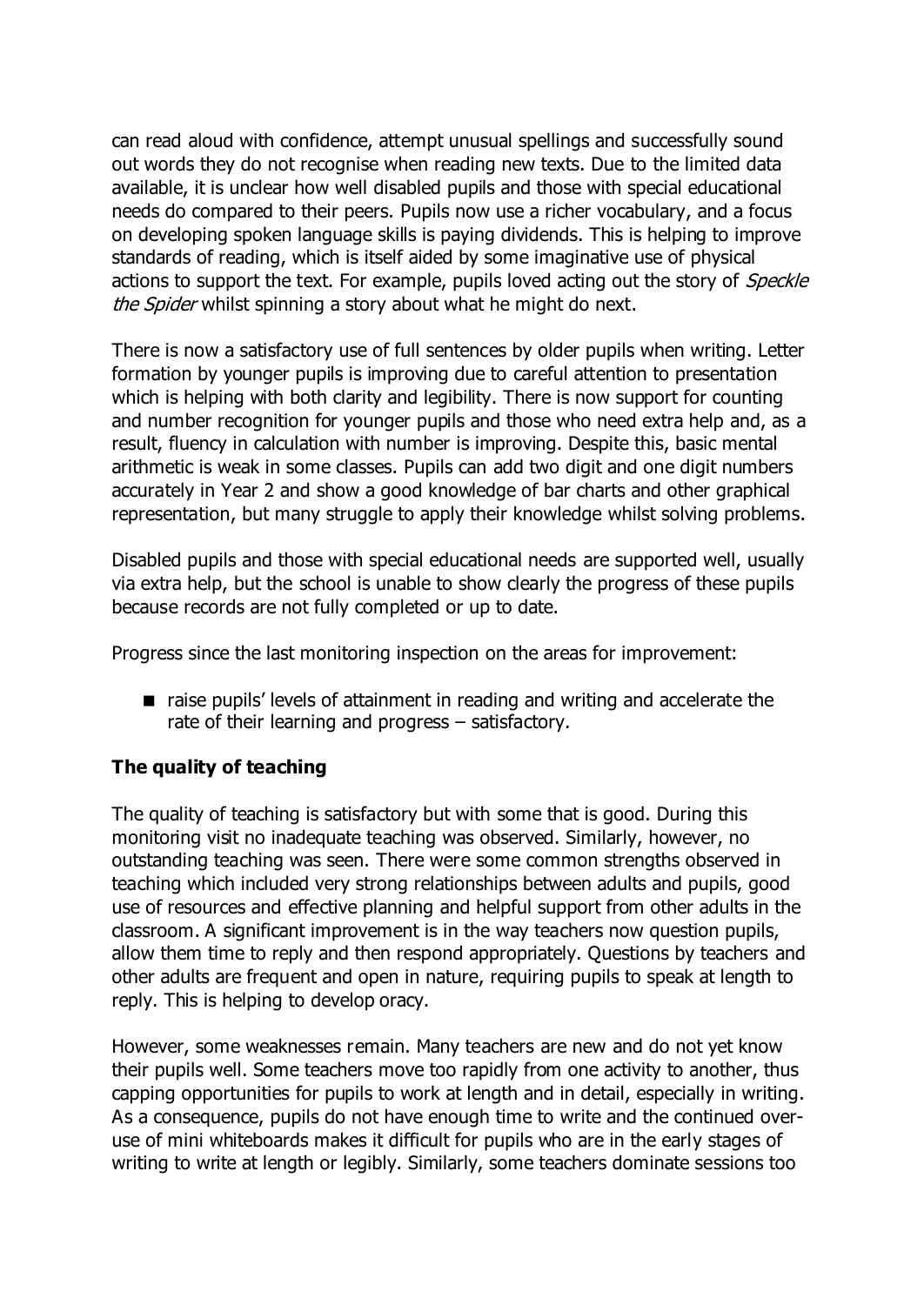much, thus limiting pupils' opportunities to speak or respond. Pupils respond well to higher expectation and challenge but this is infrequent and inconsistent between classes. In too many classes, activities and expectations are routine rather than ambitious and exciting. Marking is up to date and linked to lesson objectives but is often less of a judgement about how well objectives have been achieved than a description of what has been covered. Some introductions remain too lengthy, thus limiting the amount of time spent on the main purpose of the session.

Progress since the last monitoring inspection on the areas for improvement:

 improve the quality of teaching so that it is consistently good or better in all classes by **–** satisfactory.

### **Behaviour and safety of pupils**

Behaviour is satisfactory and pupils show enthusiasm for their work. They support each other well. Standards of behaviour reflect the quality of teaching. A small number of pupils who show challenging behaviour affect the learning of others. This is the exception, as most are keen to learn, work hard and show responsibility for their learning, even at a very young age. Pupils say there is no bullying. This is a caring school where the safety of pupils is given a high priority.

Attendance levels, currently at 95%, are satisfactory. There are twelve pupils with low attendance, due mainly to illness but four showing cause for concern for high levels of persistent absence. The school has worked hard to increase attendance through a variety of initiatives, including assemblies and rewards. Recently, a class and their families enjoyed a night out bowling as a reward for the good attendance of the pupils.

### **The quality of leadership and management of the school**

A lack of capacity, partly through absence and personnel changes and partly through a slow response to the need to change, has meant that senior leadership has struggled to implement the monitoring and strategic activity required to ensure rapid improvement. The improvement that has been achieved owes much to the hard work and attention to detail of the acting deputy headteacher. She has completed an accurate analysis of pupil performance whilst leading developments in mathematics, English, teaching, assessment and school improvement. This is in addition to a fulltime teaching commitment and the role is unsustainable despite working on all fronts with energy and aplomb. She has also implemented a helpful system of monitoring pupil performance.

The contribution of others has been mixed, including that of the governing body. Despite recent training and the addition of extra governors with expertise, it is unable to act as a critical friend because the information it receives is incomplete.